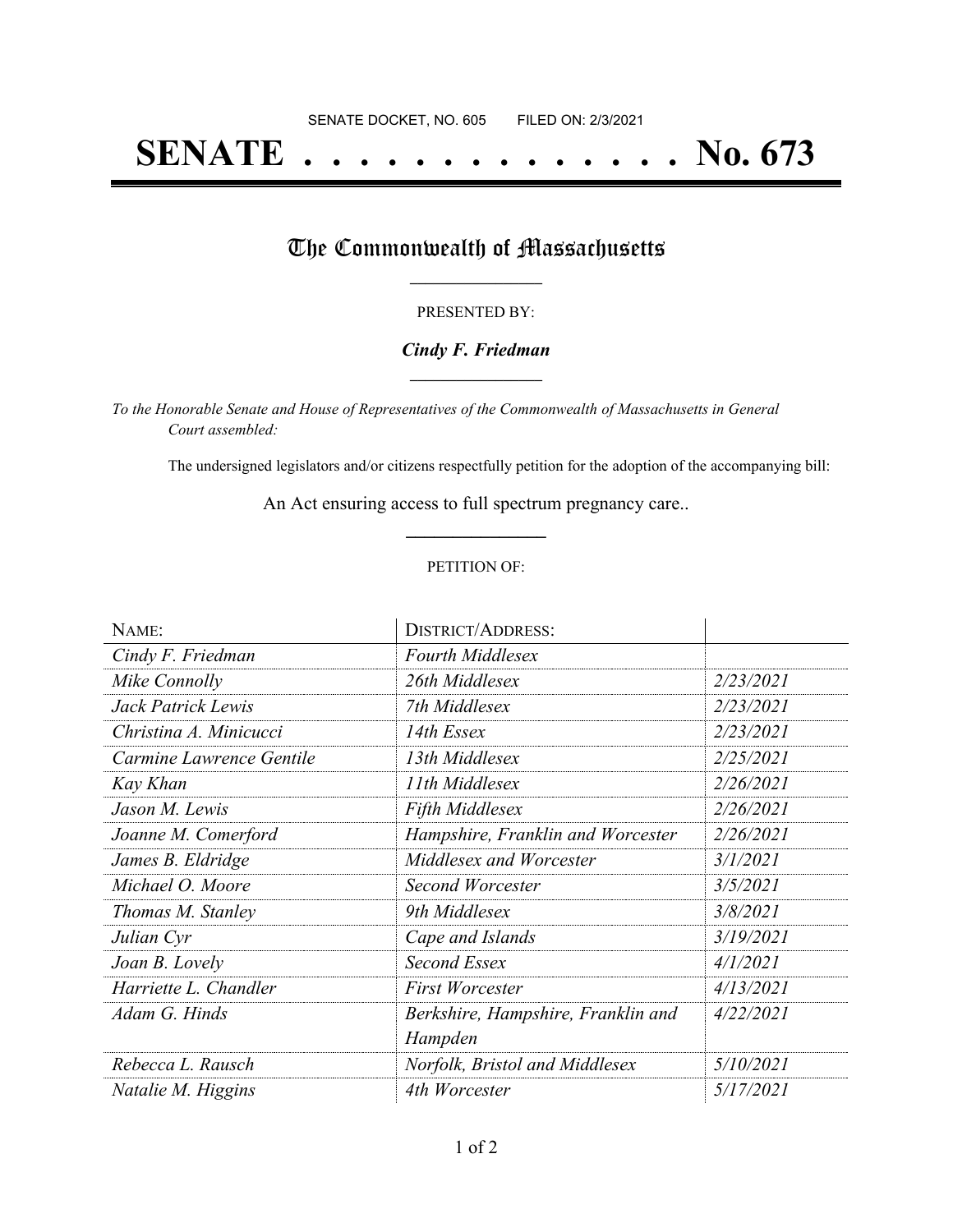| Mindy Domb       | srd<br>Aampshire        |  |
|------------------|-------------------------|--|
| Susan L<br>Moran | Plymouth and Barnstable |  |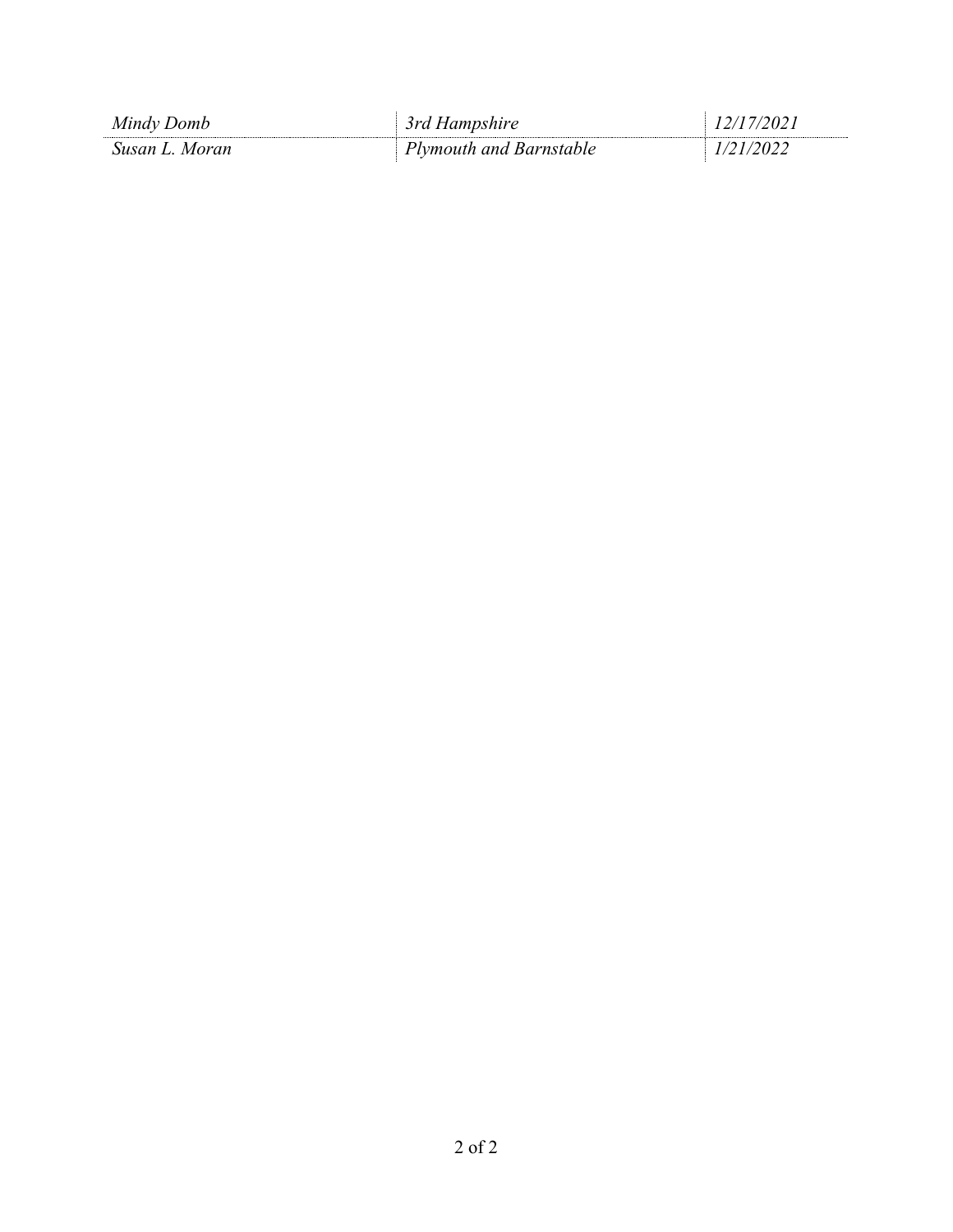## SENATE DOCKET, NO. 605 FILED ON: 2/3/2021 **SENATE . . . . . . . . . . . . . . No. 673**

By Ms. Friedman, a petition (accompanied by bill, Senate, No. 673) of Cindy F. Friedman, Mike Connolly, Jack Patrick Lewis, Christina A. Minicucci and other members of the General Court for legislation to ensure access to full spectrum pregnancy care.. Financial Services.

### [SIMILAR MATTER FILED IN PREVIOUS SESSION SEE SENATE, NO. *587* OF 2019-2020.]

### The Commonwealth of Massachusetts

**In the One Hundred and Ninety-Second General Court (2021-2022) \_\_\_\_\_\_\_\_\_\_\_\_\_\_\_**

**\_\_\_\_\_\_\_\_\_\_\_\_\_\_\_**

An Act ensuring access to full spectrum pregnancy care..

Be it enacted by the Senate and House of Representatives in General Court assembled, and by the authority *of the same, as follows:*

### 1 SECTION 1. Section 17C of chapter 32A of the General Laws, as appearing in the 2018

2 Official Edition, is hereby amended by inserting after the words "coverage for", in line 3, the

3 following words:- abortion and abortion-related care,.

4 SECTION 2. Said section 17C of said chapter 32A, as so appearing, is hereby further

5 amended by inserting after the second paragraph the following paragraphs:-

- 6 Coverage provided under this section shall not be subject to any deductible, coinsurance,
- 7 copayment or any other cost-sharing requirement. Coverage offered under this section shall not
- 8 impose unreasonable restrictions or delays in the coverage.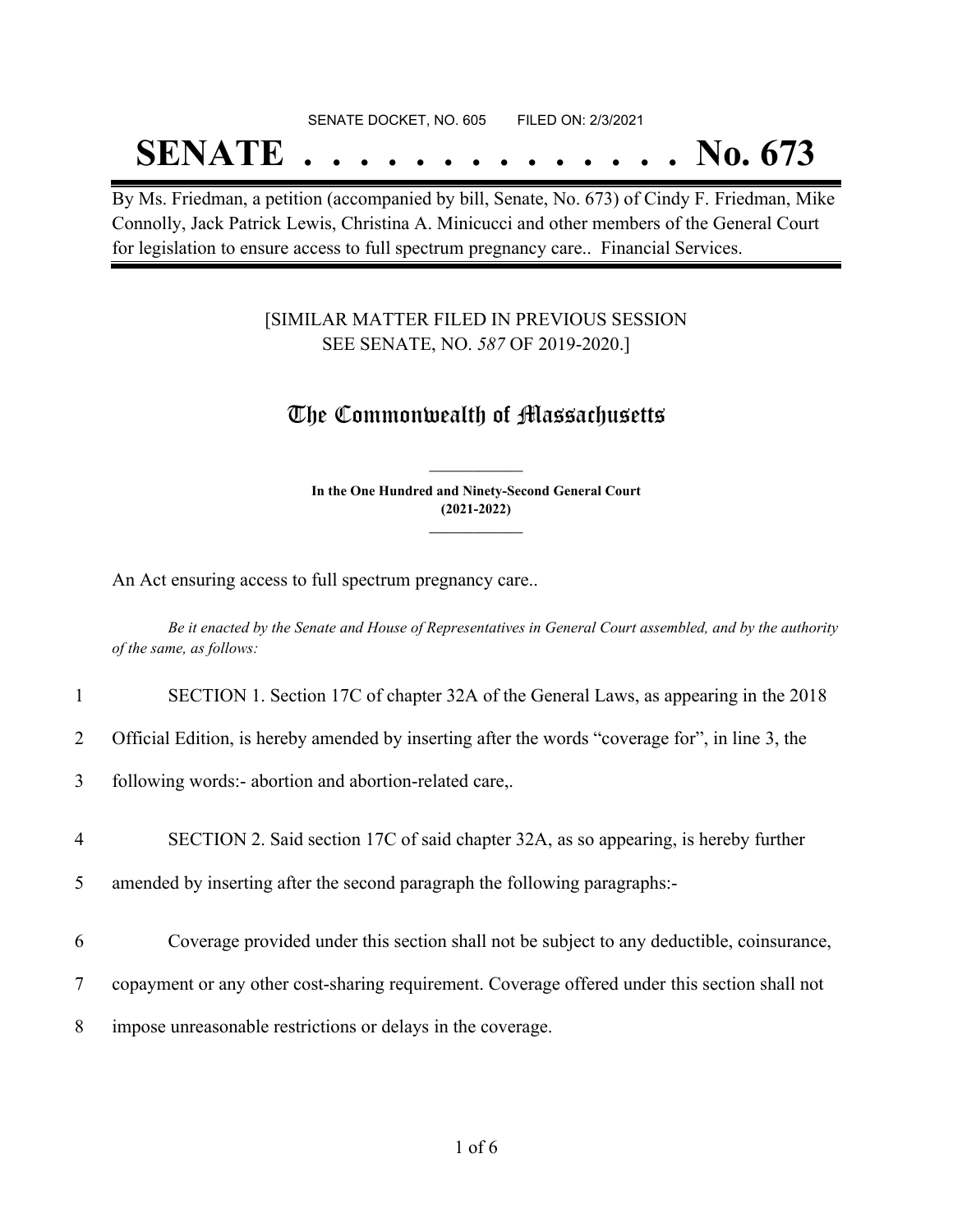| 9  | Benefits for an enrollee under this section shall be the same for the enrollee's covered           |
|----|----------------------------------------------------------------------------------------------------|
| 10 | spouse and covered dependents.                                                                     |
| 11 | The commission shall ensure plan compliance with this chapter.                                     |
| 12 | SECTION 3. Section 10A of chapter 118E of the General Laws, as appearing in the 2018               |
| 13 | Official Edition, is hereby amended by inserting after the words "coverage for", in line 1, the    |
| 14 | following words:- abortion and abortion-related care,.                                             |
| 15 | SECTION 4. Said section 10A of said chapter 118E, as so appearing, is hereby further               |
| 16 | amended by adding the following paragraphs:-                                                       |
| 17 | Coverage provided under this section shall not be subject to any deductible, coinsurance,          |
| 18 | copayment or any other cost-sharing requirement. Coverage offered under this section shall not     |
| 19 | impose unreasonable restrictions or delays in the coverage.                                        |
| 20 | Benefits for an enrollee under this section shall be the same for the enrollee's covered           |
| 21 | spouse and covered dependents.                                                                     |
| 22 | Nothing in this section shall be construed to deny or restrict the division's authority to         |
| 23 | ensure its contracted health insurers, health plans, health maintenance organizations, behavioral  |
| 24 | health management firms and third-party administrators under contract to a Medicaid managed        |
| 25 | care organization or primary care clinician plan are in compliance with this chapter.              |
| 26 | SECTION 5. Section 47F of chapter 175 of the General Laws, as appearing in the 2018                |
| 27 | Official Edition, is hereby amended by inserting after the words "for the expense of", in line 20, |
| 28 | the following words:- abortion and abortion-related care,.                                         |

### of 6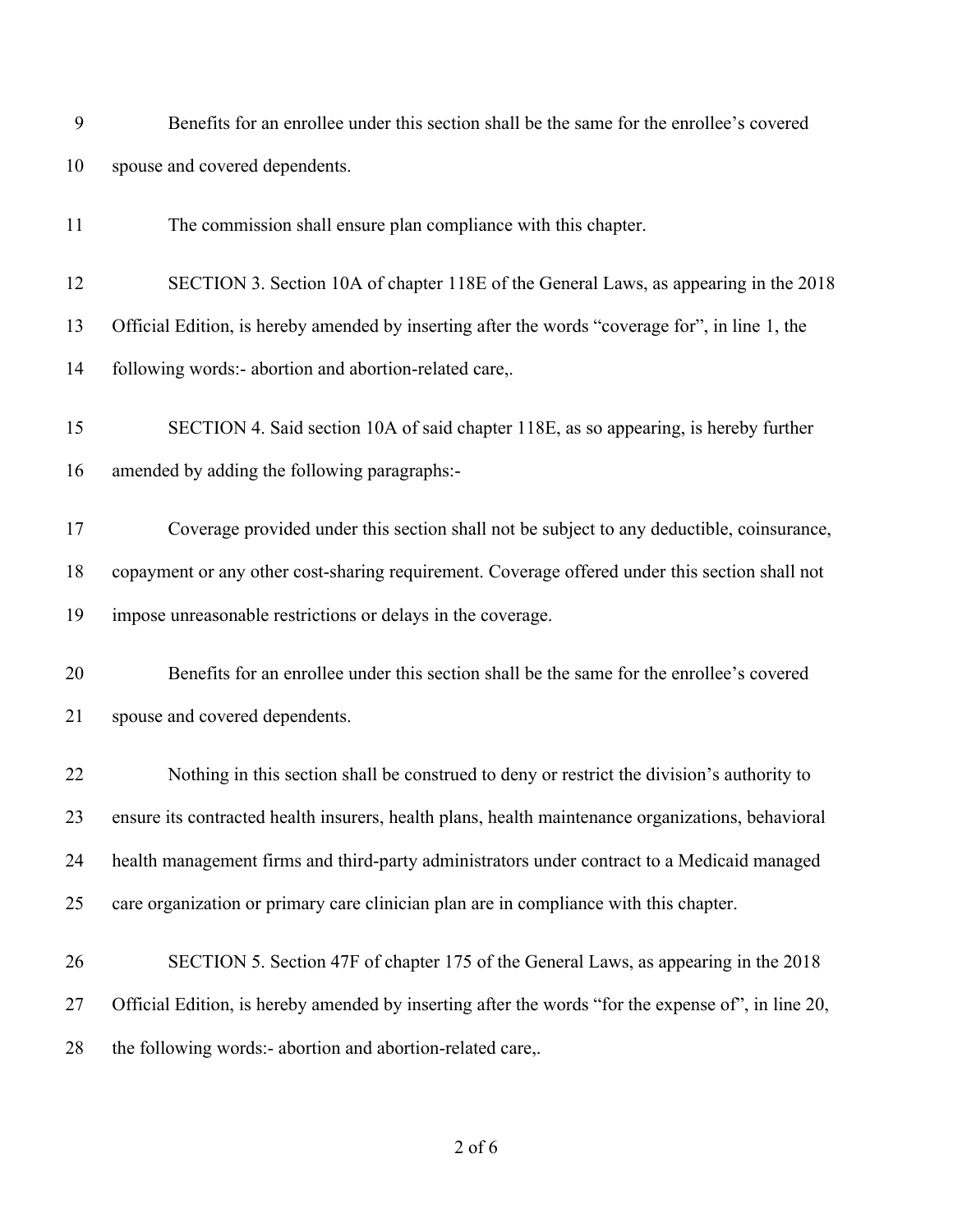| 29 | SECTION 6. Said section 47F of said chapter 175, as so appearing, is hereby further                |
|----|----------------------------------------------------------------------------------------------------|
| 30 | amended by inserting after the third paragraph the following paragraphs:-                          |
| 31 | Coverage provided under this section shall not be subject to any deductible, coinsurance,          |
| 32 | copayment or any other cost-sharing requirement. Coverage offered under this section shall not     |
| 33 | impose unreasonable restrictions or delays in the coverage.                                        |
| 34 | Benefits for an enrollee under this section shall be the same for the enrollee's covered           |
| 35 | spouse and covered dependents.                                                                     |
| 36 | A policy of accident and sickness insurance that is purchased by an employer that is a             |
| 37 | church or qualified church-controlled organization, as defined in section 47W of this chapter,     |
| 38 | shall be exempt from covering abortion and abortion-related care at the request of the employer.   |
| 39 | An employer that invokes the exemption under this section shall provide written notice to          |
| 40 | prospective enrollees prior to enrollment with the plan and such notice shall list the health care |
| 41 | methods and services for which the employer will not provide coverage for religious reasons.       |
| 42 | SECTION 7. Section 8H of Chapter 176A of the General Laws, as appearing in the 2018                |
| 43 | Official Edition, is hereby amended by inserting after the words "expense for", in line 8, the     |
| 44 | following words:- abortion and abortion-related care,.                                             |
| 45 | SECTION 8. Said section 8H of said chapter 176A, as so appearing, is hereby further                |
| 46 | amended by striking out, in lines 9 and 10, the words "to the same extent that benefits are        |
| 47 | provided for medical conditions not related to pregnancy".                                         |
| 48 | SECTION 9. Said section 8H of said chapter 176A, as so appearing, is hereby further                |
| 49 | amended by inserting after the third paragraph the following paragraphs:-                          |

of 6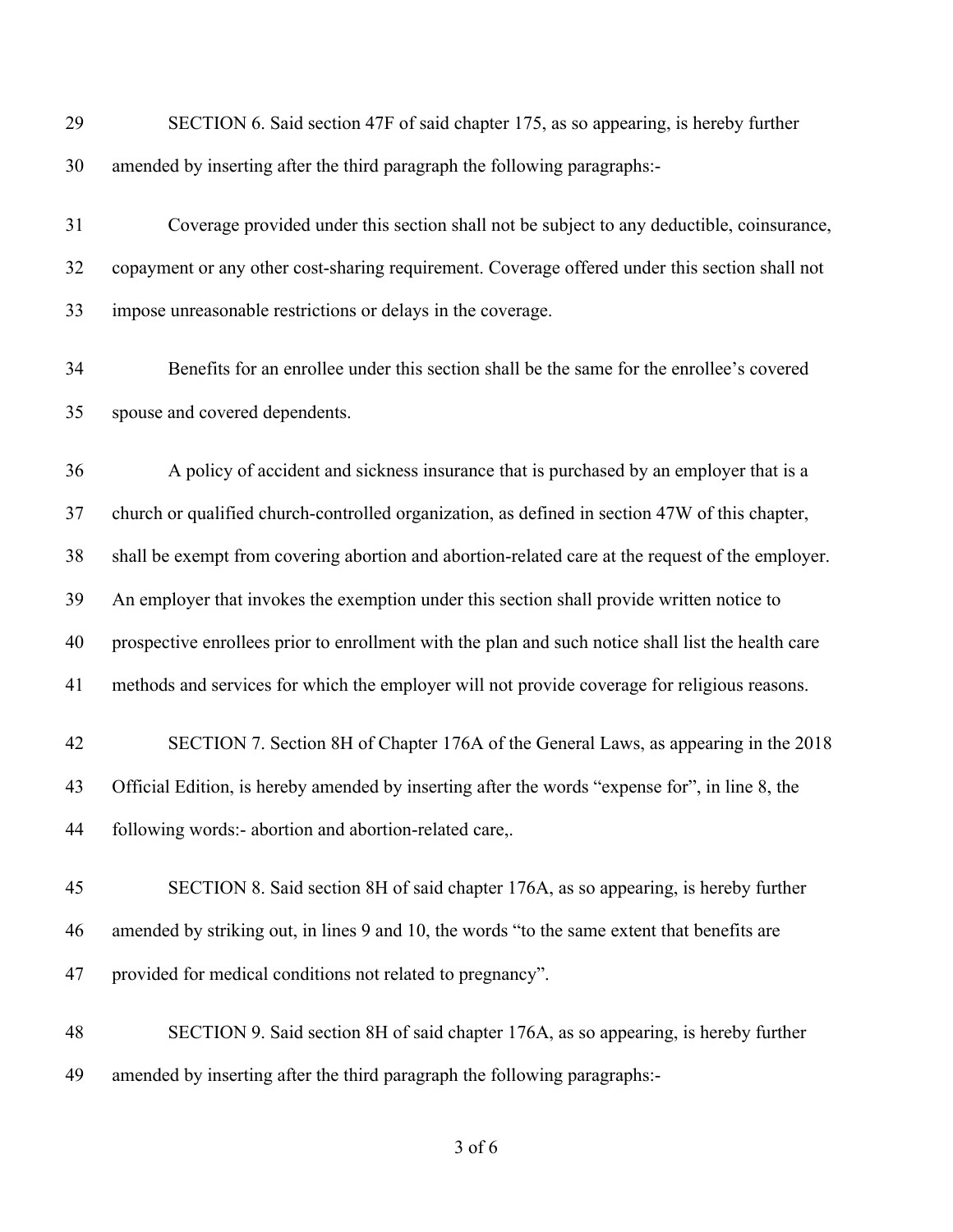Coverage provided under this section shall not be subject to any deductible, coinsurance, copayment or any other cost-sharing requirement. Coverage offered under this section shall not impose unreasonable restrictions or delays in the coverage.

 Benefits for an enrollee under this section shall be the same for the enrollee's covered spouse and covered dependents.

 A policy of accident and sickness insurance that is purchased by an employer that is a church or qualified church-controlled organization, as defined in section 8W of this chapter, shall be exempt from covering abortion and abortion-related care at the request of the employer. An employer that invokes the exemption under this subsection shall provide written notice to prospective enrollees prior to enrollment with the plan and such notice shall list the health care methods and services for which the employer will not provide coverage for religious reasons.

 SECTION 10. Section 4H of chapter 176B of the General Laws, as appearing in the 2018 Official Edition, is hereby amended by inserting after the words "expense for", in lines 7 and 8, the following words:- abortion and abortion-related care,.

 SECTION 11. Said section 4H of said chapter 176B, as so appearing, is hereby further amended by striking out, in lines 8 to 10, inclusive, the words "to the same extent that benefits are provided for medical conditions not related to pregnancy".

 SECTION 12. Said section 4H of said chapter 176B, as so appearing, is hereby further amended by inserting after the third paragraph the following paragraphs:-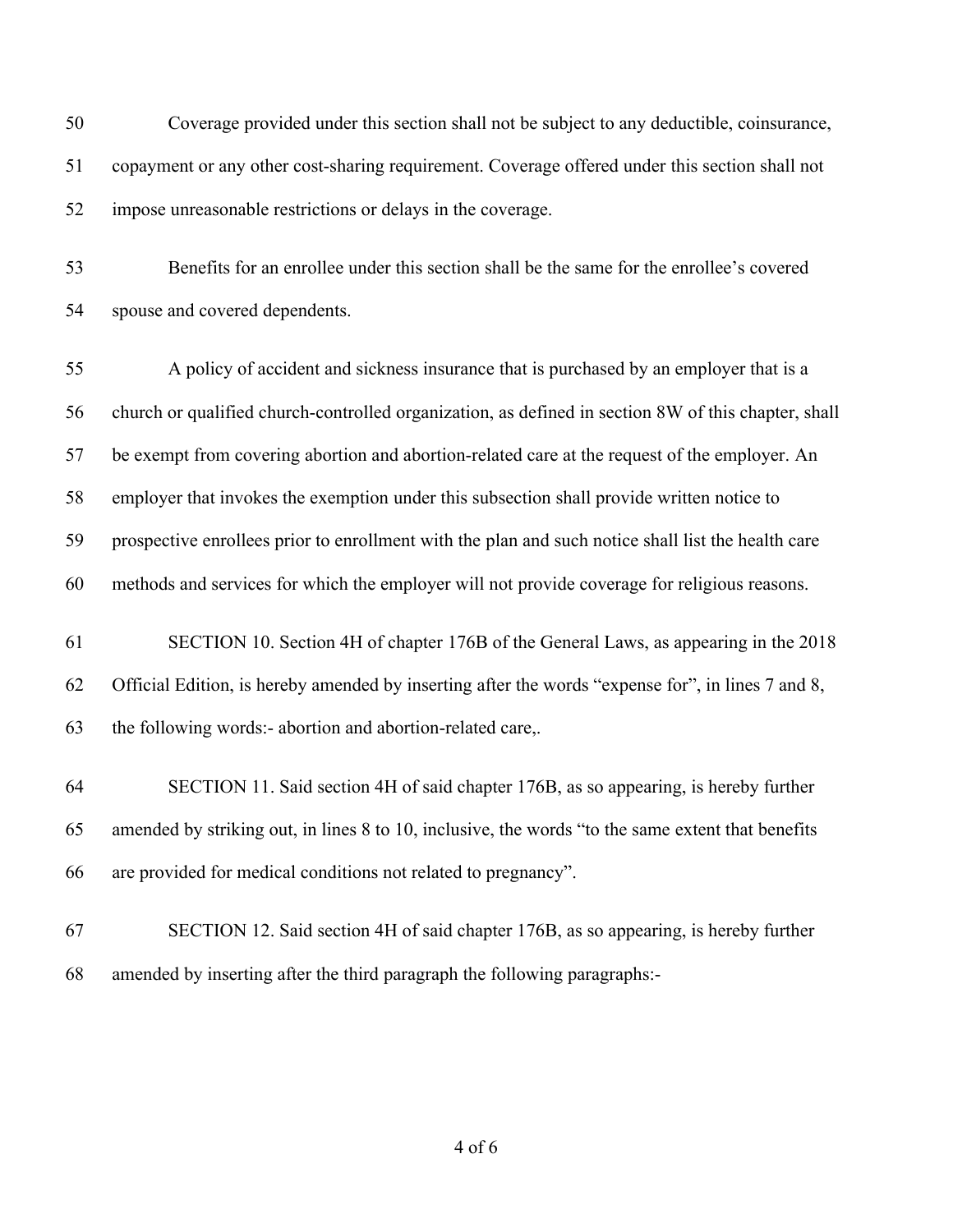Coverage provided under this section shall not be subject to any deductible, coinsurance, copayment or any other cost-sharing requirement. Coverage offered under this section shall not impose unreasonable restrictions or delays in the coverage.

 Benefits for an enrollee under this section shall be the same for the enrollee's covered spouse and covered dependents.

 A policy of accident and sickness insurance that is purchased by an employer that is a church or qualified church-controlled organization, as defined in section 4W of this chapter, shall be exempt from covering abortion and abortion-related care at the request of the employer. An employer that invokes the exemption under this subsection shall provide written notice to prospective enrollees prior to enrollment with the plan and such notice shall list the health care methods and services for which the employer will not provide coverage for religious reasons.

- SECTION 13. Section 4I of chapter 176G of the General Laws, as appearing in the 2018 Official Edition, is hereby amended by inserting after the words "coverage for", in lines 1 and 2, the following words:- abortion and abortion-related care,.
- SECTION 14. Said section 4I of said chapter 176G, as so appearing, is hereby further amended by inserting after the second paragraph the following paragraphs:-
- Coverage provided under this section shall not be subject to any deductible, coinsurance, copayment or any other cost-sharing requirement. Coverage offered under this section shall not impose unreasonable restrictions or delays in the coverage.
- Benefits for an enrollee under this section shall be the same for the enrollee's covered spouse and covered dependents.

of 6